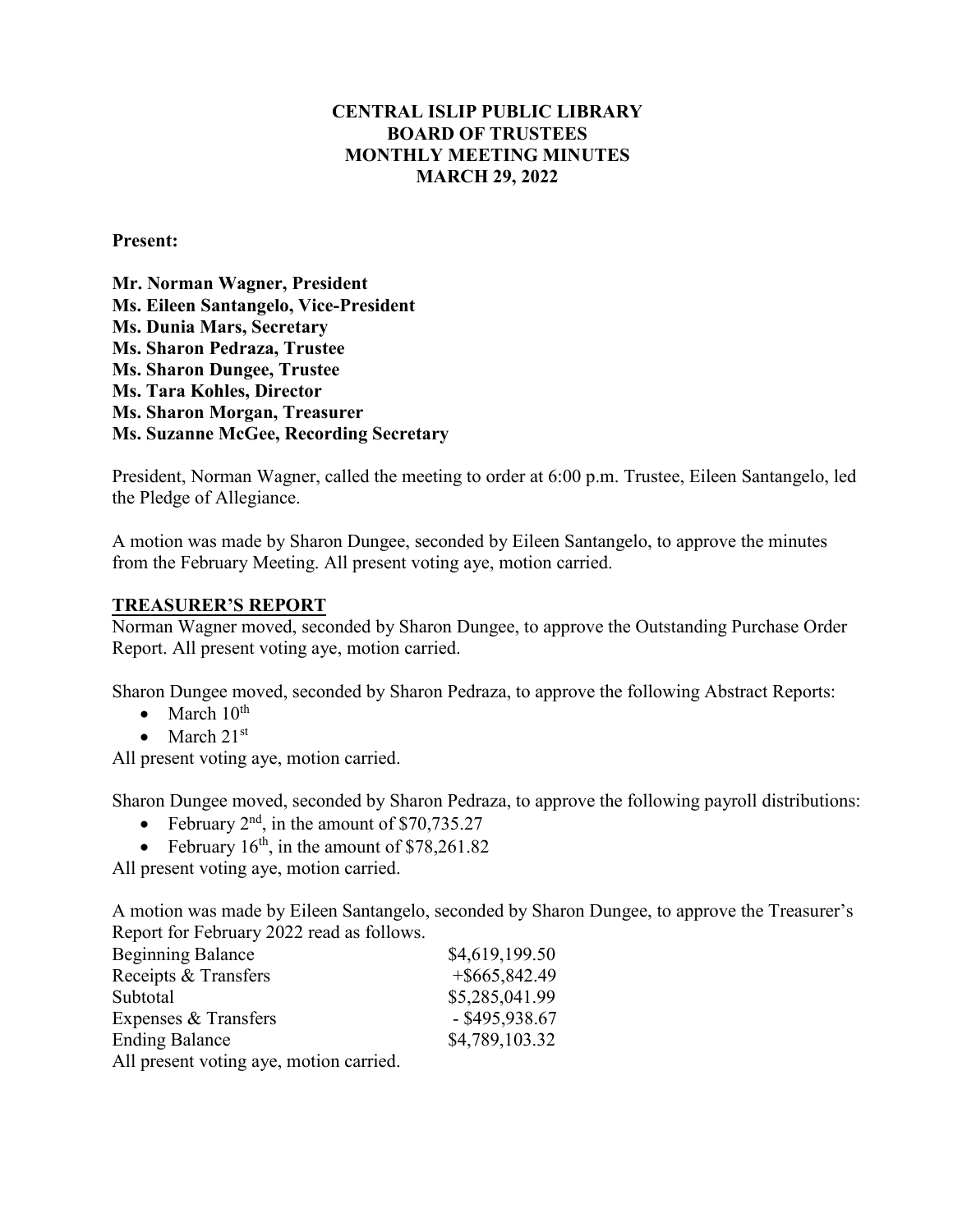# **DIRECTOR'S REPORT**

The library is looking to update the Children's Program room and Ms. Kohles has a request submitted for \$19,590 for updated Children's program furniture.

Ms. Kohles is also requesting \$25,000 for updated security cameras. The parking lot is not 100% covered and upgraded cameras are needed throughout the building. This is all under a prenegotiated federal contract.

Ms. Kohles would like to update the bylaws, making it so the Treasurer may sign checks up to \$20,000. The updates were sent to the members

Ms. Kohles would like to donate the old board table to the Kings Park VFW, who needs one.

## **PERSONNEL**

Ms. Kohles is requesting the hiring of two Full Time Librarians: One of whom is a Central Islip resident and would be in the Adult Reference Department. The other for the Full-Time Children's Librarian position. She has been at the library for about a year and assisted with distributing meals over the summer. Finally, the library would like to hire a Full-Time Library Clerk.

## **NEW BUSINESS**

Eileen Santangelo moved, seconded by Sharon Pedraza, to approve all Outside Programs for payment. All present voting aye, motion carried

Norman Wagner moved, seconded by Sharon Pedraza, to approve all Community Room Requests including the requests from Girl Scouts of Suffolk County, CODA, and Central Islip Adult Education. All present voting aye, motion carried.

Sharon Dungee moved, seconded by Norman Wagner, to approve the payment of \$25,037 to Adept Technology Consulting for the installation of updated security cameras. All present voting aye, motion carried.

Norman Wagner moved, seconded by Sharon Dungee, to approve the order for WB Mason for the Children's Program Room furniture, in the amount of \$19,5000. All present voting aye, motion carried.

Sharon Dungee moved, seconded by Eileen Santangelo, to approve then Bylaw update be approved as presented. All present voting aye, motion carried.

Norman Wagner moved, seconded by Sharon Dungee, to donate the old board room table to the VFW hall. All present voting aye, motion carried.

Eileen Santangelo moved, seconded by Norman Wagner, to approve the appointment of Heidi Lambert to the position of Full-Time Librarian I in Children's Services at the annual salary of \$64,973 effective April 4, 2022. All present voting aye, motion carried.

Sharon Pedraza moved, seconded by Eileen Santangelo, to appoint Briana Moore to the position of Full-Time Librarian I in Adult Services \$64,973, effective April 14, 2022. All present voting aye, motion carried.